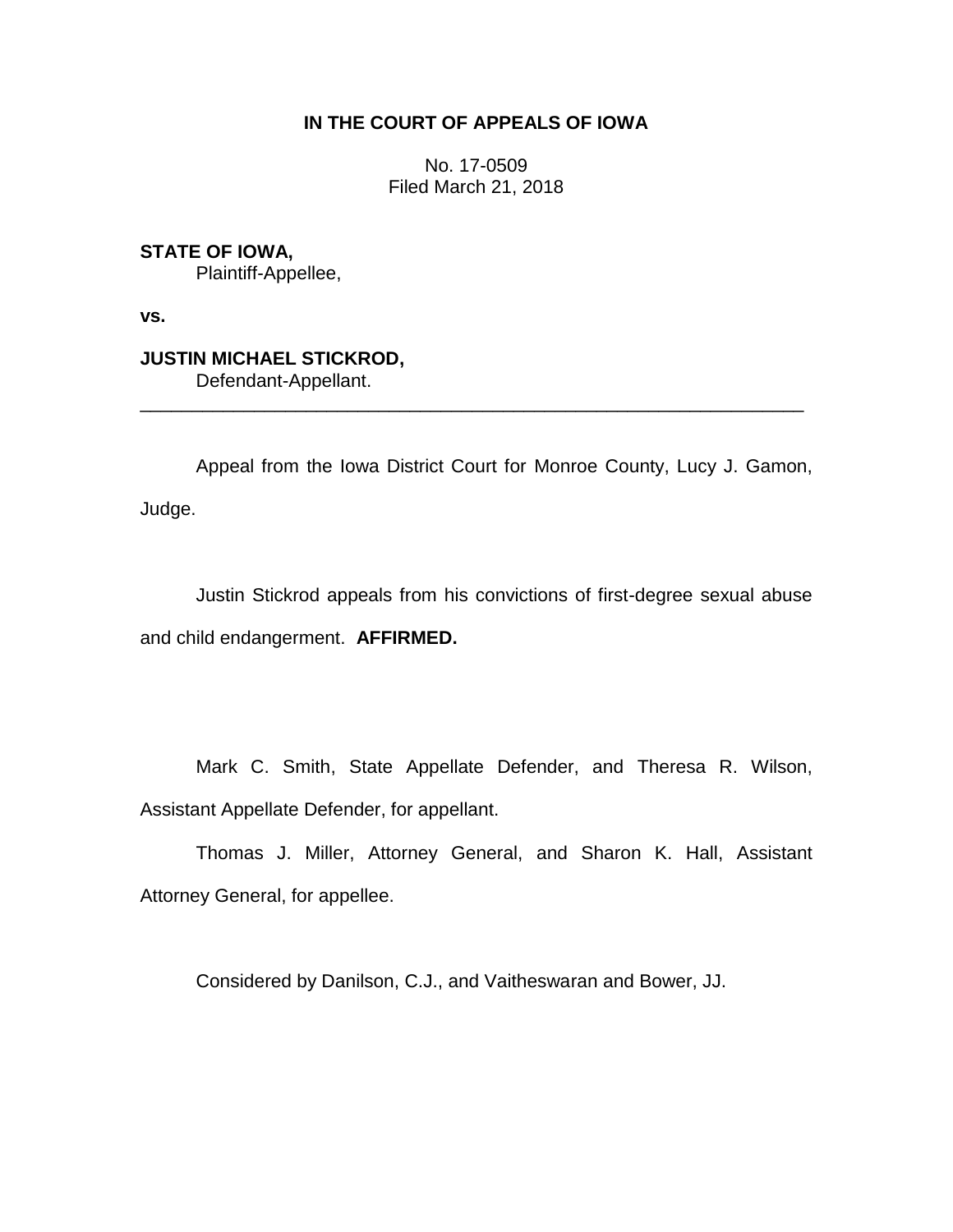## **DANILSON, Chief Judge.**

 $\overline{a}$ 

Justin Stickrod appeals from his convictions of first-degree sexual abuse, in violation of Iowa Code sections 709.1 and .2 (2016), and child endangerment, in violation of section 726.6(1)(a), (3), and (5). He contends his trial attorneys were ineffective in several respects.

Our review of constitutional issues, such as claims of ineffective assistance of counsel, is de novo. *State v. Clay*, 824 N.W.2d 488, 494 (Iowa 2012).

To prevail on an ineffective-assistance-of-counsel claim, a defendant must establish (1) counsel failed to perform an essential duty and (2) the defendant was prejudiced as a result. *State v. Brothern*, 832 N.W.2d 187, 192 (Iowa 2013). "We usually preserve claims of ineffective assistance of counsel for potential postconviction proceedings. However, if the record is sufficient to decide such claims, we will do so on direct appeal." *State v. Elston*, 735 N.W.2d 196, 200 (Iowa 2007) (citations omitted). "If the claim lacks prejudice, it can be decided on that ground alone without deciding whether the attorney performed deficiently." *Ledezma v. State*, 626 N.W.2d 134, 142 (Iowa 2001).

On February 4, 2016, Stickrod was home alone with his two-month-old daughter for approximately two and one-half hours while his wife went to a doctor appointment and ran errands. Stickrod was asleep or passed out when she returned.<sup>1</sup> The baby was in a swing wearing only a diaper and was crying in an

 $1$  His wife testified he had passed out the night before after drinking. He was awake at 7:30 a.m. on February 4. His wife stated he was drinking and that he asked her to go out and buy him alcohol. She did so and returned shortly, finding Stickrod sitting on the couch and holding the child. She left the house for her errands about 9:50 a.m.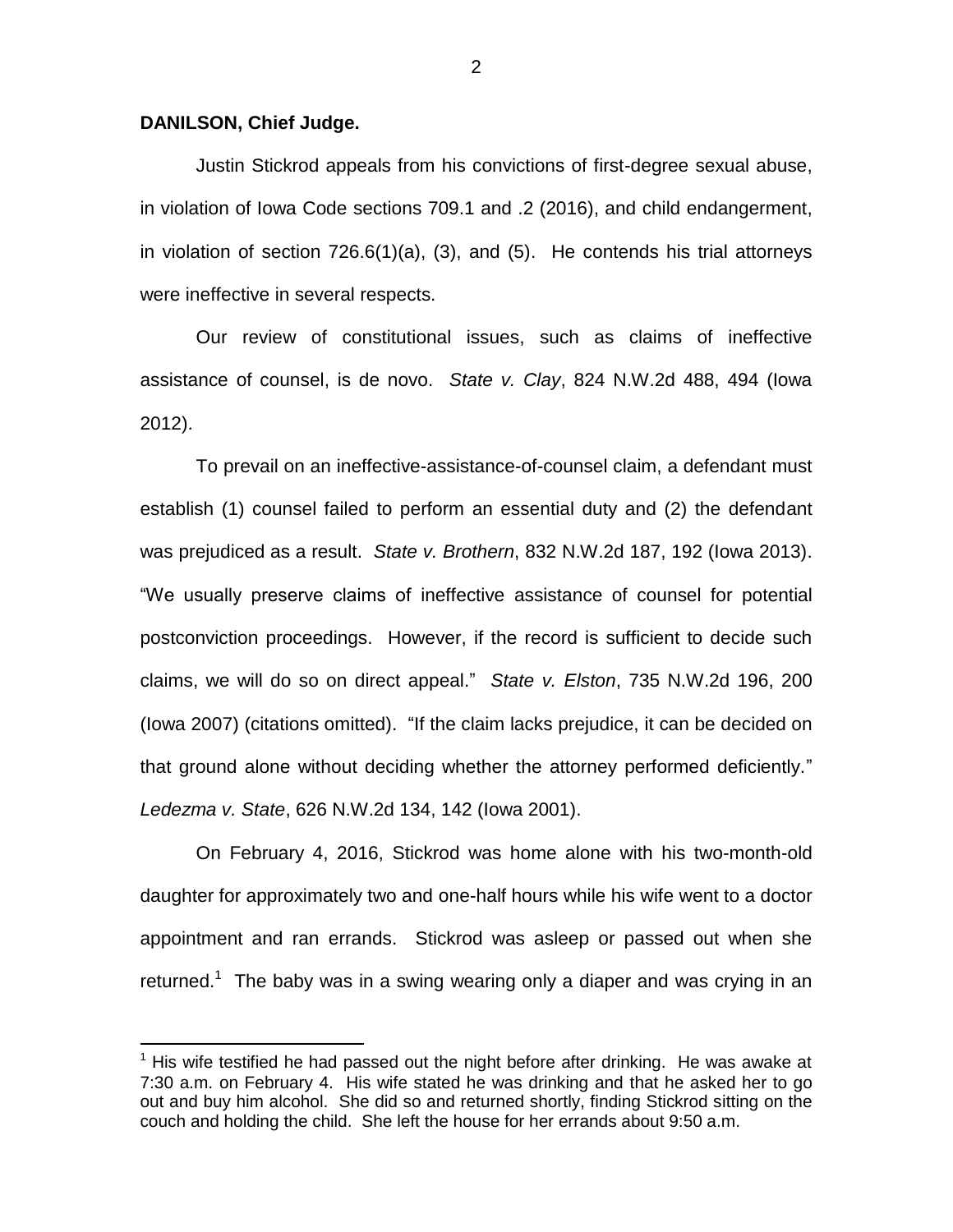unusual way. The mother discovered blood in the infant's diaper. She attempted to wake Stickrod but was unable to do so. The mother took the child to the county hospital.

Registered nurse Christine Arauco was the first person to examine the baby girl, observing the child exhibited "mild distress" whimpering and crying. Nurse practitioner Nicole Topliff noted the child's "vaginal opening was gaping" and bleeding. Nurses observed tearing, bruising, redness, swelling, and a small amount of stool in the vaginal area. The child's mother testified a nurse informed her that the child had been sexually abused. Law enforcement was called.

The child was transported by ambulance to Blank's Children's Hospital. Sexual assault nurse examiner Shannon Knudsen and Dr. Kenneth McCann examined the baby upon arrival at Blank and observed redness, swelling, bruising, and bleeding of the external genitalia with bilateral lacerations of the hymen and posterior fourchette. They also observed stool in the vaginal vault. Dr. McCann explained that infection is a major concern with such tissue damage because bacteria in that area of the body can easily enter the blood stream and cause a potentially fatal blood infection. Dr. McCann's concern about the extent of internal injuries prompted him to call in a pediatric surgeon to examine the baby under anesthesia. Both the nurse and doctor opined the child's injuries resulted from inflicted trauma.

Under anesthesia, Dr. Onyebuchi Ukabiala, a pediatric surgeon, was able to examine the child's injuries further. Dr. Ukabiala testified the bridge of tissue between the anal and vaginal openings was "completely disrupted. It was torn. It was blown apart. With that type of injury, you have to worry about possibly

3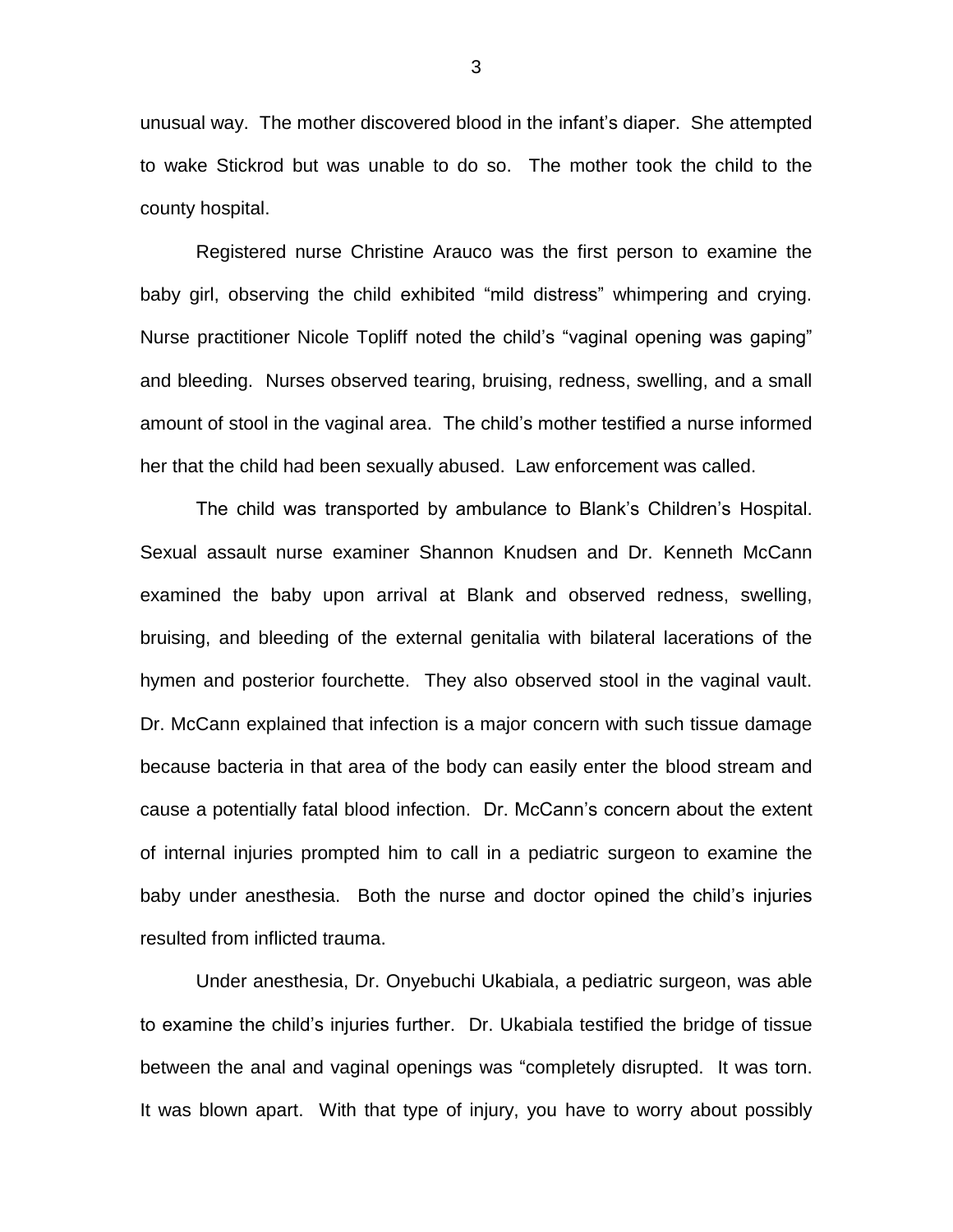extension into the pelvic organs." Dr. Ukabiala had to remove a significant amount of dead tissue to minimize the risk of infection and encourage proper healing. Repair of the nonviable torn tissue was not possible. The only treatment option was to leave the area clean but raw and uncovered—Dr. Ukabiala stated:

[Y]ou just leave it and allow the body and nature to slowly fill in the tissues with scar tissue, and as that is happening, the edges of the skin and mucus membrane will migrate to a covered raw area as it is healing, and in the end you are hoping that this happens soon enough before too much scar tissue has been laid down.

The child remained hospitalized for several days. Care of the child following discharge involved sitz baths in lukewarm water for fifteen to twenty minutes three times a day with only gentle patting to dry. One week after discharge, Dr. Ukabiala observed the tissue was beginning to fill in but was still raw. After three months, he determined that major reconstructive surgery was not necessary. However, Dr. Ukabiala testified,

The bridge of tissue between the anal opening, behind, and the vaginal opening in front is known as the perineal body. It is a very important structure because it separates the two, and it is put under enormous stress under some conditions, and it has to be able to handle that stress, and my long-term concern in this child is that because it is no longer soft, pliable, virgin tissue, it is now scarladen, that it may not be able to withstand those stresses.  $^{[2]}$ 

Both Doctors Ukabiala and McCann opined the baby's injuries were

caused by forcible attempted penetration.

 $\overline{a}$ 

 $2$  Dr Ukabiala explained that because this child's tissue is now scar laden, the stresses it was required to undergo created risks of tearing. Sexual intercourse later in life could be painful and vaginal childbirth would be "very risky." Dr. McCann noted that scar tissue shrinks with time. Although some women without any scarring may develop tissue tears during normal childbirth, this female "is at significant risk of developing uncontrolled, maybe even third degree, tears of her perineum if she is having a vaginal delivery."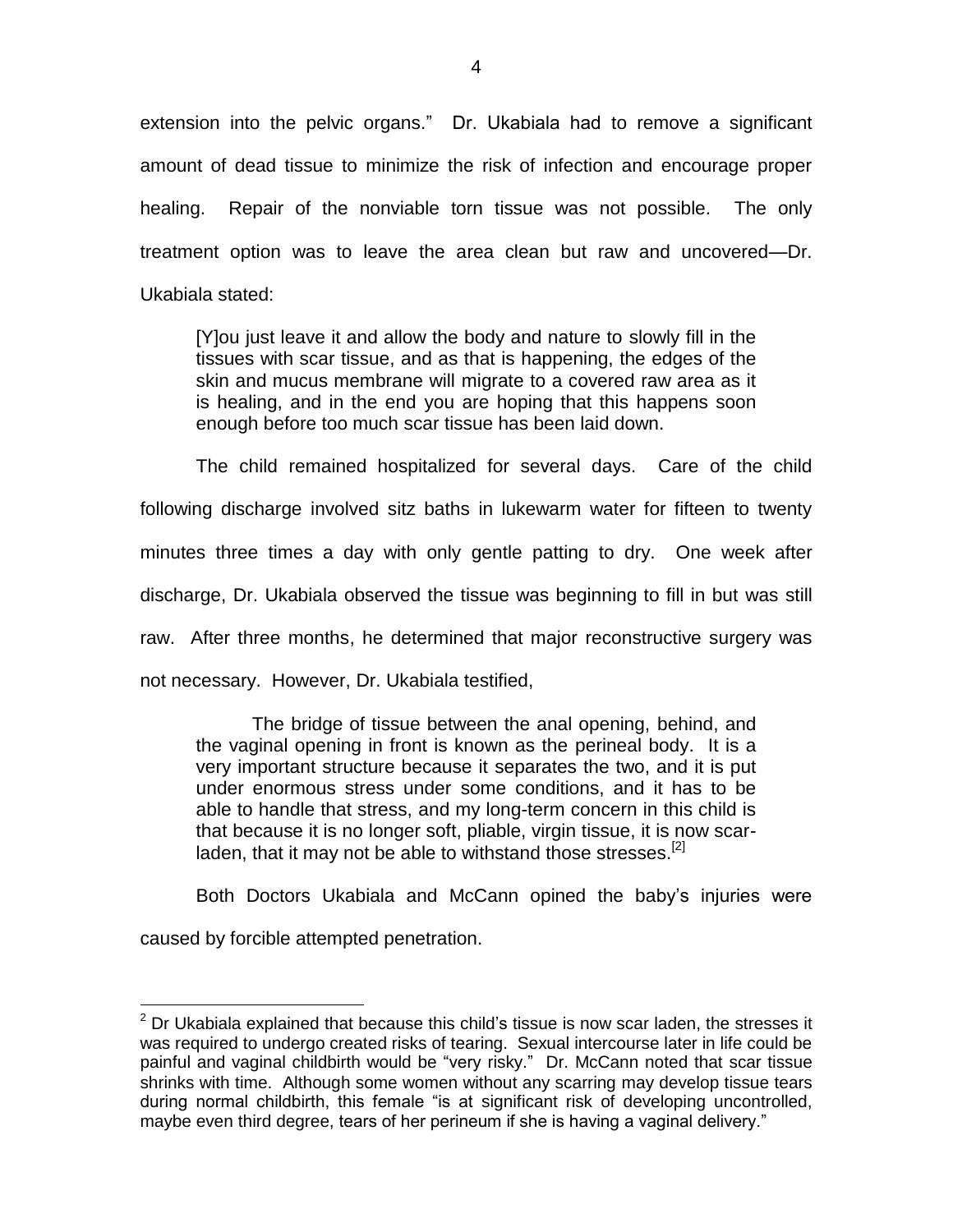*A. Serious Injury.* Stickrod first argues counsel was ineffective in failing to challenge the sufficiency of the evidence that Stickrod caused the child serious injury. According to Iowa Code section 702.18, a "serious injury"' is a bodily injury which "[c]reates a substantial risk of death," "[c]auses serious permanent disfigurement," or "[c]auses protracted loss or impairment of the function of any bodily part or organ." *See* Iowa Code § 702.18(1)(b)(1)-(3).

There is substantial evidence the child sustained injuries to her anal and vaginal areas, which if left untreated carried a substantial risk of death. *See State v. Hanes*, 790 N.W.2d 545, 554-55 (Iowa 2010) (noting it is appropriate to consider the risk of death if injury is left untreated). Moreover, the child's vaginal and anal tissue is now "scar-laden," which Dr. Ukabiala testified impairs the function of the skin. "Trial counsel has no duty to raise an issue that has no merit." *State v. Graves*, 668 N.W.2d 860, 881 (Iowa 2003).

*B. Foundation.* Next, Stickrod asserts counsel should have objected to the admission of the jail inventory report (exhibit 11), his boxer shorts (exhibit 12), and the criminalist's testimony about DNA results from the shorts on hearsay, foundation, and/or chain-of-custody grounds. Because this is raised in the context of an ineffective-assistance-of-counsel claim, Stickrod must show both breach of duty and resulting prejudice. To establish prejudice, a defendant must show "a reasonable probability that, but for counsel's unprofessional errors, the result of the proceeding would have been different. A reasonable probability is a probability sufficient to undermine the confidence in the outcome." *Strickland v. Washington*, 466 U.S. 668, 694 (1984); *see also King v. State*, 797 N.W.2d 565, 571 (Iowa 2011).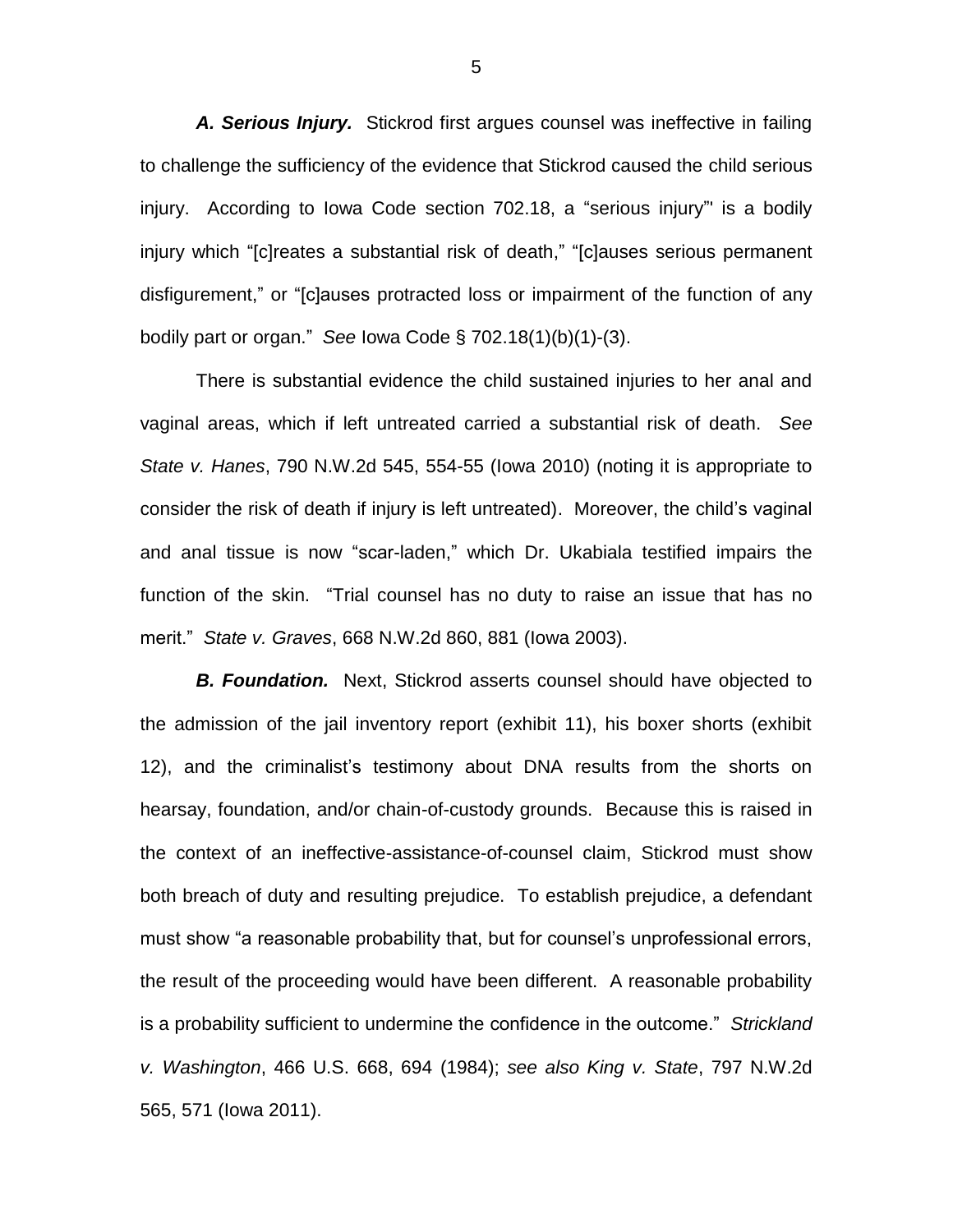There is a presumption that "State agents would not tamper with the evidence." *State v. Piper*, 663 N.W.2d 894, 907 (Iowa 2003) (citation omitted), *overruled on other grounds by Hanes*, 790 N.W.2d at 550. The foundational requirement for chain of custody "is generally met by showing the continuous custody of the exhibit was such as to render it improbable that anyone tampered with the original item or substituted a different item." *Id.* 

Sheriff Daniel Johnson testified that when Stickrod entered jail his personal items were collected and logged in a jail record (though Johnson did not personally collect them). Exhibit 11 reflects the items collected from Stickrod's person at the time of booking into jail on February 5, 2016. Stickrod's signature is on the inventory report of his property, and there is no evidence suggesting any tampering, alteration, or substitution occurred as to his boxer shorts. On February 8, Deputy Todd Stewart obtained a search warrant for Stickrod's clothing, which he retrieved from a locked jail locker and personally transported to the Division of Criminal Investigations crime lab. Deputy Stewart identified a pair of red boxer shorts (underwear) as shorts taken from Stickrod's jail locker. He put the boxer shorts on a hanger inside out with plastic over it. Criminalist Tara Scott thereafter testified that in examining and testing of the inside fly area of the boxers she identified a body fluid stain consistent with Stickrod's infant daughter's DNA. "The likelihood of a different result need not be more probable than not, but it must be substantial, not just conceivable." *King*, 797 N.W.2d at 572.

Stickrod and the mother were the only caretakers on the day of the injury. Stickrod was solely responsible for the child's care when the bloody diaper was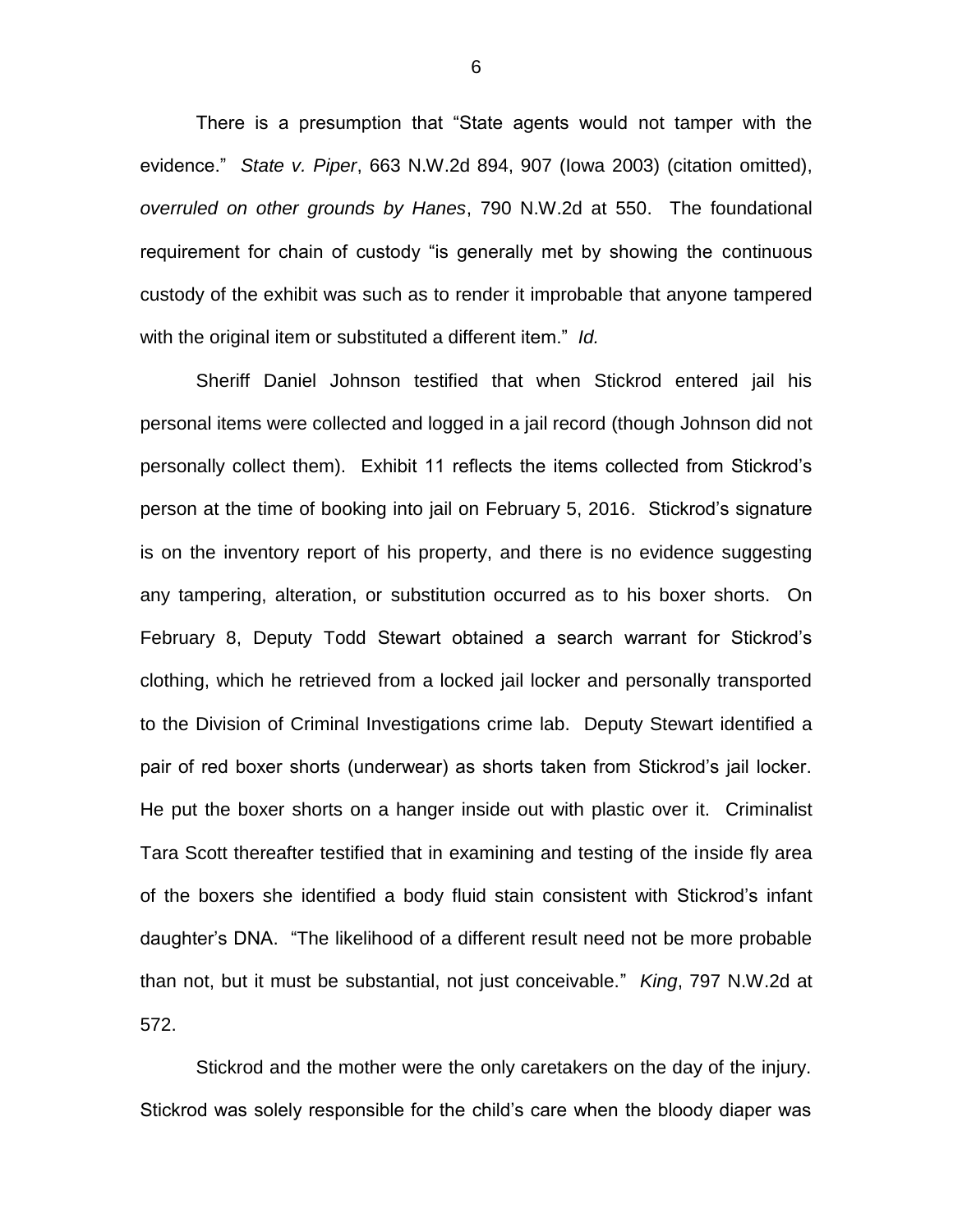first observed. Stickrod was sitting on the sofa with the child when the mother left to run some errands. When the mother returned she heard the child crying and Stickrod was either passed out or asleep in bed. Medical testimony reflected the injuries were from inflicted trauma. There is not a substantial likelihood of a different result absent the DNA evidence.

*C. Child Endangerment Jury Instruction.* Lastly, Stickrod argues counsel was ineffective in failing to challenge the jury instructions setting out the elements of child endangerment.

The jury here was instructed that to find Stickrod guilty of child endangerment resulting in serious injury, the State was required to prove:

(1) On or about February 4, 2016, the defendant was a parent of A.S.

(2) A.S. was under the age of 14 years.

(3) The defendant *knowingly acted in a manner which created a substantial risk* to the physical, mental or emotional health or safety of A.S.

(4) The defendant's acts resulted in a serious injury to A.S.

(Emphasis added.) The jury was also instructed: "For the defendant to know something means he had a conscious awareness that he was acting in a manner which created a substantial risk to A.S.'s physical, mental or emotional health or safety."

We acknowledge our supreme court has held the instructions used here "did not require the jury to find the defendant had a conscious awareness that [his] actions created a substantial risk to the child's physical, mental, or emotional health or safety." 3 *State v. James*, 693 N.W.2d 353, 355-57 (Iowa 2005)

 $\overline{a}$ 

 $3$  The uniform instruction for this offense has been modified to require the State to prove "[t]he defendant acted with knowledge that [he] [she] was creating a substantial risk to"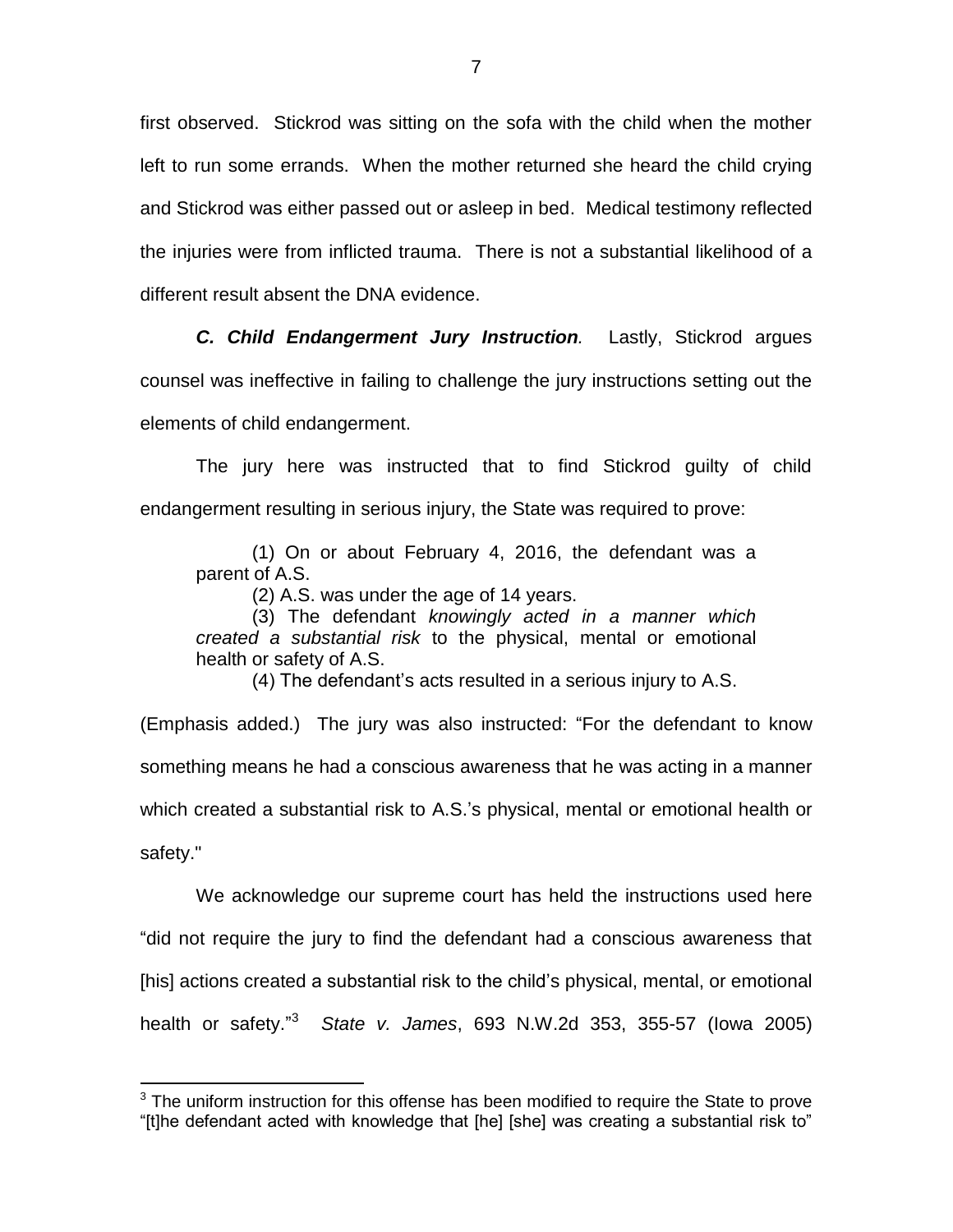(explaining the trial court erred in instructing that "knowingly" refers only to the defendant's act and stating "[t]he instructions should have informed the jury that it must find the defendant acted with knowledge that she was creating a substantial risk to the child's safety"). "It is the appreciation of the probable risks to others posed by one's conduct that creates culpability for criminal endangerment." *Id.* at 355 (citation omitted).

Stickrod claims, "Had the jury been properly instructed, there is a reasonable probability jurors could have concluded Stickrod was in no condition to know the degree of risk he posed to his daughter." We disagree the jury could find an adult would *not* know that by attempting sexual intercourse with a twomonth-old infant he was creating a substantial risk to the infant's safety. Even if trial counsel should have objected to the jury instruction, our confidence in the outcome of the trial is not undermined, and Stickrod's ineffectiveness claim fails. *See State v. Harris*, 891 N.W.2d 182, 189 (Iowa 2017) (noting the defendant "must address the instructional error from a different vantage point, however, because his trial counsel did not object to [the] instruction" and "we must apply the familiar prejudice framework prescribed for ineffective-assistance-of-counsel claims").

Upon our de novo review, we conclude Stickrod's ineffectiveness claims fail. The record reflects substantial evidence the infant suffered a serious injury and counsel, thus, had no duty to challenge the sufficiency of the evidence by a motion for judgment of acquittal. Stickrod cannot prove prejudice resulted from a

 $\overline{a}$ 

the child's physical, mental, or emotional health or safety." *See* Iowa Crim. Jury Instr. No. 2610.1 (element 3).